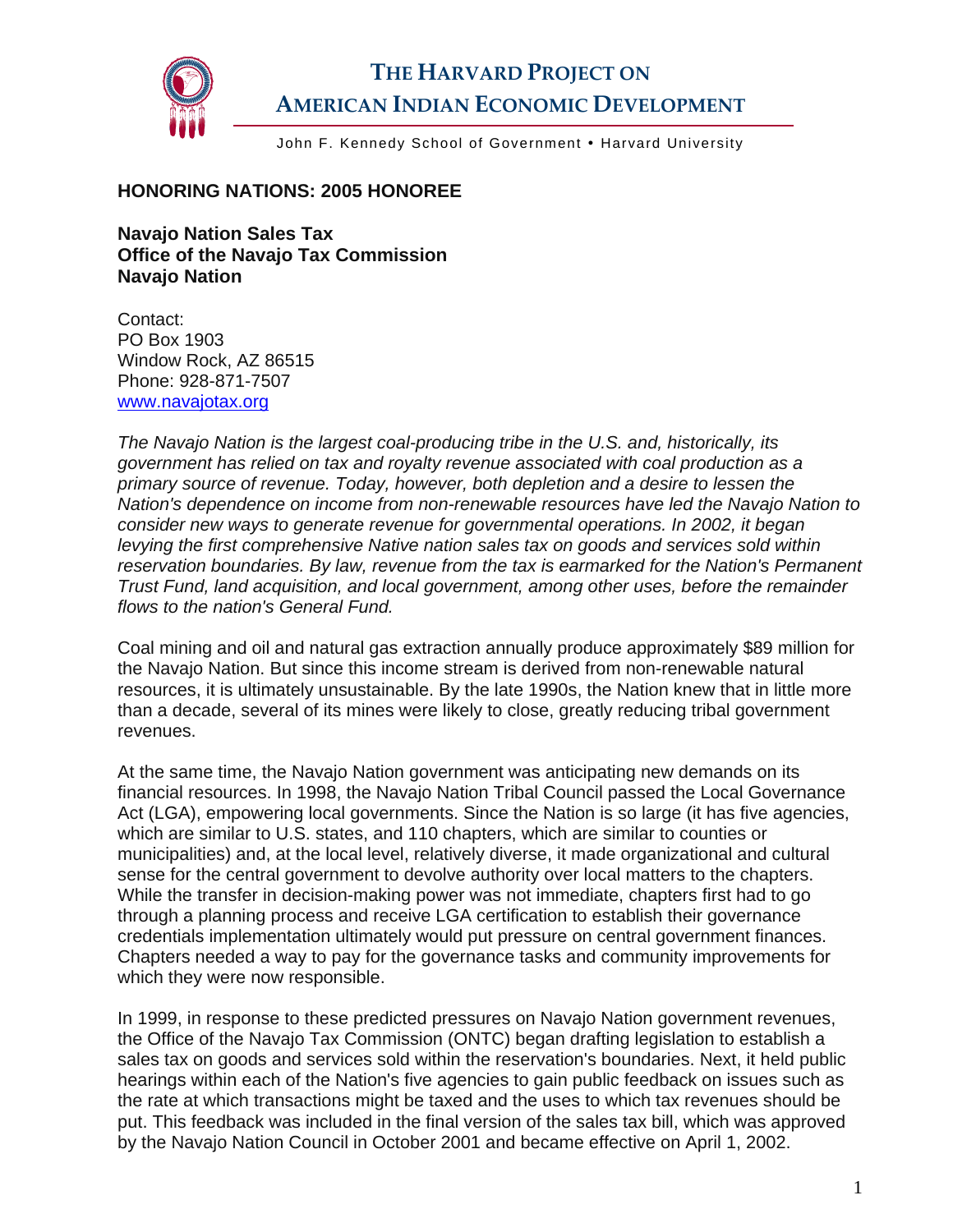Today, the Navajo Nation levies a three percent tax on gross receipts from the sale of goods and services on the reservation. The law includes all transactions in Navajo Nation territory, even if a business's primary address is off-reservation. For example, a general contractor located in Gallup, New Mexico who performs work at Navajo is required to report the value of goods or services sold on the reservation to the ONTC and pay tax on that total. Each business must file reports and submit sales taxes quarterly (paperwork and payments are due May 15, August 15, November 15, and February 15). Critically, there are exceptions to the tax, many of which were determined with citizen input; these include sales related to Native American ceremonies, medical care and prescriptions, child care, automobiles for personal use, itinerant and occasional sales, and/or sales by a non-profit or educational institution.

The sales tax code also earmarks portions of total collections for particular uses. Twelve percent of gross revenue is deposited in the Nation's Permanent Trust Fund (an endowment used to promote the quality of life enjoyed on the Navajo Nation by its members), two percent is deposited in the Land Acquisition Fund, and at least one percent is deposited in the Tax Administration Suspense Fund (for taxpayer refunds). Remaining monies constitute net tax revenues and are distributed to the central tribal government and chapter governments according to business addresses. Net sales tax receipts from off-reservation business are paid into the Navajo Nation's General Fund and used for central government operations. A chapter certified under the LGA receives 100 percent of the net sales tax revenue generated by businesses in that chapter. If a chapter is not certified under the LGA, net sales tax revenues generated by businesses in that chapter are distributed at the agency level; fifty percent of this revenue is divided equally among the chapters in the agency and the other 50% is distributed in proportion to the chapters' registered voters. The system not only directs more money to chapters that are taking greater responsibility for local government but also creates an incentive for LGA certification.

Since enacting the sales tax, the ONTC has collected nearly \$44 million, with chapters receiving approximately \$12 million of that total. These figures show that the sales tax is meeting both goals the Navajo Nation set for this new income stream to compensate for central government revenue losses from the slowdown in mining operations and to support the chapters as they take on new governing responsibilities. Critically, the distribution to chapters from sales tax receipts does not replace other funding; these are entirely new and additional resources for Navajo local governments. ONTC staff also project that sales tax revenue will continue to increase, further decreasing the Nation's dependence on income from non-renewable resources and further increasing local government revenues.

The Navajo Nation's implementation of a sales tax has been successful for a variety of reasons. First, the Nation had already established a taxation infrastructure. The Office of the Navajo Tax Commission was created in 1974 as the agency responsible for implementing the Navajo Nation's then-new laws taxing business activity and possessory interests (oil and gas leases, coal leases, rights-of-way, and business site leases, etc.). Its work and development began in earnest in 1985, after the U.S. Supreme Court reaffirmed the Navajo Nation's right to impose taxes. Over the next several years, the Nation also enacted an oil and gas severance tax (1985), a hotel occupancy tax (1992), a tax on tobacco products (1995), and in the same year as the sales tax (1999), a fuel excise tax. While the ONTC is part of the central government, its single mission allows it to concentrate on the appropriate administration of tax law and to develop credibility with taxpayers.

Second, the ONTC paid careful attention to the proposal process and language of the law, which made the idea of a sales tax more acceptable and the implementation process smoother. For example, by holding hearings that addressed the policy overall, possible tax rates and uses to which revenues might be put, the ONTC built taxpayer-level support from the outset. It backed up this outreach by writing the proposed code changes in easy-to